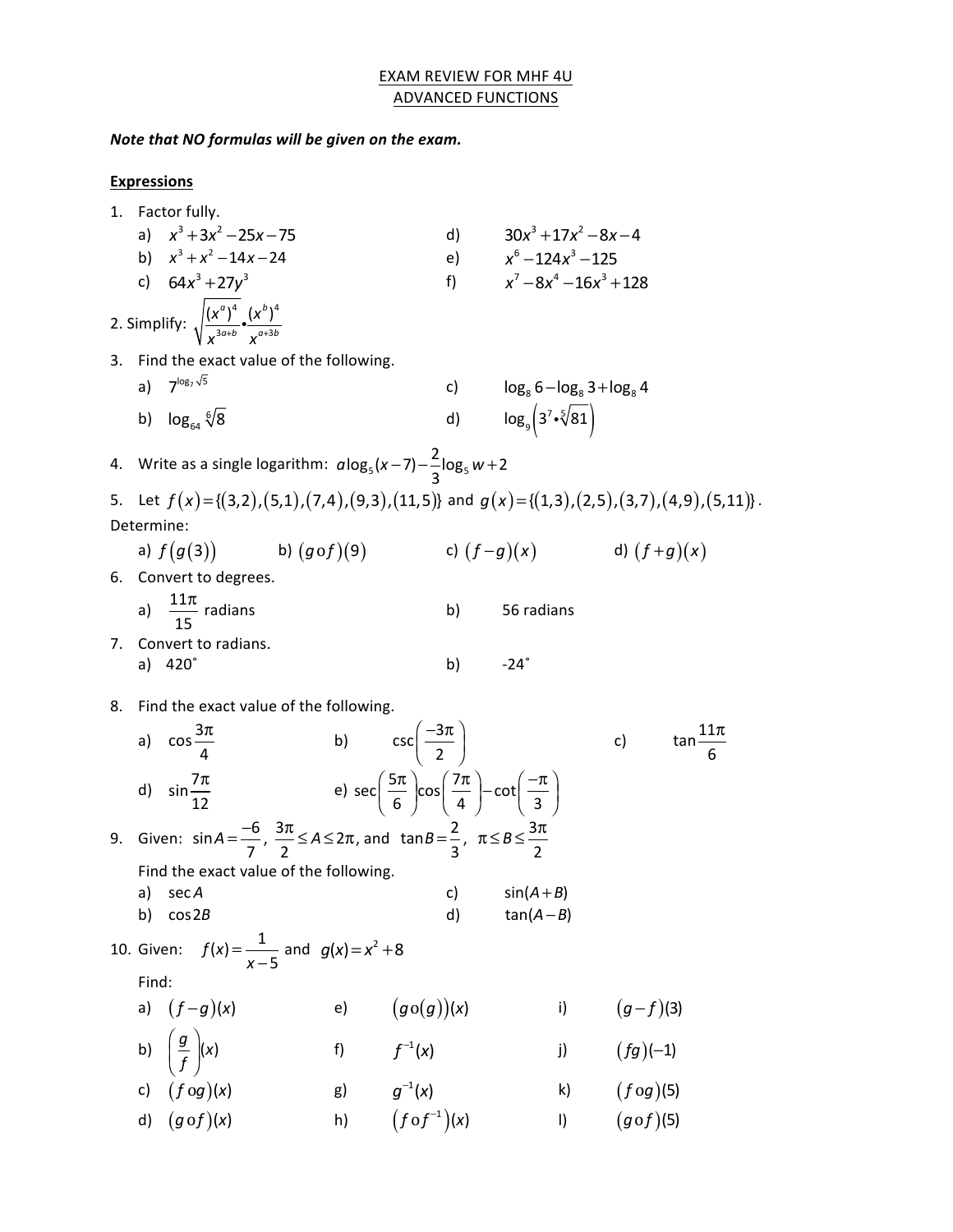## **Equations, Inequalities & Identities**

11. Solve. Exact answers are required, where possible. Otherwise, express answers correct to one decimal place. Where necessary, state restrictions.

a) 
$$
x^3-3x^2=4x-12
$$

b) 
$$
x^3 - 5x = 5x^2 - 1
$$
  
\nc)  $x^3 + 4x^2 + 9x + 10 = 0$   
\nl)

d) 
$$
x + \frac{1}{x-4} = 0
$$
 m)  $3^{2x} - 2(3^x) - 15 = 0$ 

e) 
$$
\frac{2x}{x-1} + \frac{1}{x-3} = \frac{2}{x^2 - 4x + 3}
$$

f) 
$$
4(7^{x-2})=8
$$
 \t\t\t o) \t\t\t cos 2x = cos x (0 \le x \le 2\pi)

g)  $log_4(x+3) = 2$  **p**)  $\sqrt{2}$  tan *x* cos *x* = tan *x* (0  $\le x \le 2\pi$ )

h) 
$$
\log_7(x+2) = 1 - \log_7(x-4)
$$
 q)  $2\cos 2x = 1 (0 \le x \le 2\pi)$ 

i) 
$$
\log_9(x-5)+\log_9(x+3)=1
$$

12. Solve.

a) 
$$
x(x+1)(x-2)(x-4) > 0
$$
 d)  $\frac{x+2}{x^2-9} \ge$ 

b)  $(x+7)^2(x-3)^3 < 0$  e)  $\frac{5}{2} + \frac{3}{2} < 0$  $x + 3$   $x - 1$  $+3$   $x-$ 

c) 
$$
2x^3 + 3x^2 - 11x \ge 6
$$

13. Prove.

a) 
$$
\cos\theta + \sin\theta = \frac{1 + \tan\theta}{\sec\theta}
$$
  
\nd)  $\sin(\pi + x) + \cos\left(\frac{\pi}{2} - x\right) + \tan\left(\frac{\pi}{2} + x\right) = -\cot x$   
\nb)  $\frac{1}{1 - \sec\theta} + \frac{1}{1 + \sec\theta} = -2\cot^2\theta$   
\ne)  $\frac{\sin(\pi - x)\cos(\pi + x)\tan(2\pi - x)}{\sec\left(\frac{\pi}{2} + x\right)\csc\left(\frac{3\pi}{2} - x\right)\cot\left(\frac{3\pi}{2} + x\right)} = \sin^4 x - \sin^2 x$   
\nc)  $\cos^2 2\theta - \cos^2 \theta = \sin^2 \theta - \sin^2 2\theta$   
\nf)  $\cos(x + y)\cos(x - y) = \cos^2 x + \cos^2 y - 1$   
\n14. If  $\log_b a = \frac{1}{x}$  and  $\log_a \sqrt{b} = 3x^2$ , show that  $x = \frac{1}{6}$ .  
\n15. If  $h^2 + k^2 = 23hk$ , where h>0, k>0, show that  $\log\left(\frac{h+k}{5}\right) = \frac{1}{2}(\log h + \log k)$ 

#### **Graphs**

16. Determine whether each of the following functions are even, odd or neither.

a) 
$$
f(x) = \frac{1}{x^3 + 1}
$$
   
b)  $g(h) = 2x^4 + 3x^2$    
c)  $h(x) = \left(\frac{1}{x^3 + x}\right)^5$ 

17. Graph the following functions. Determine and label all key features.<br>
a)  $y = -x(x-3)(x+4)$  e)  $y = 3^{x+2}-1$ a)  $y = -x(x-3)(x+4)$  e) b)  $y=(x-2)^2(x+3)^3$ f)  $y = log_2(8x^2)$ 

c) 
$$
y = \frac{-2}{x-1}
$$
  
\nd)  $y = \frac{5x-3}{2x+1}$   
\ng)  $y = 2\sin\left(x - \frac{\pi}{3}\right), (-2\pi \le x \le 2\pi)$   
\nh)  $y = \cos\left(\frac{1}{2}x + \frac{\pi}{4}\right) - 1, (-2\pi \le x \le 2\pi)$ 

a) 3 2 *xx x* −3 4 12 = − j) 5 55 5 log ( 1) log 2 log ( 3) log ( 1) *x xx* + + − + = − 2 *x x* − − ⎛ ⎞ <sup>=</sup> ⎜ ⎟ ⎝ ⎠ n) <sup>2</sup> sin 2sin 3 0 *x x* − − = (0 2 ) ≤ ≤π *x*

$$
\sqrt{2} \tan x \cos x = \tan x \ (0 \le x \le 2\pi
$$

q) 
$$
2\cos 2x = 1 \quad (0 \leq x \leq 2\pi)
$$

 $\frac{2}{2} \geq 0$ 9

 $+$   $<$ 

*x*